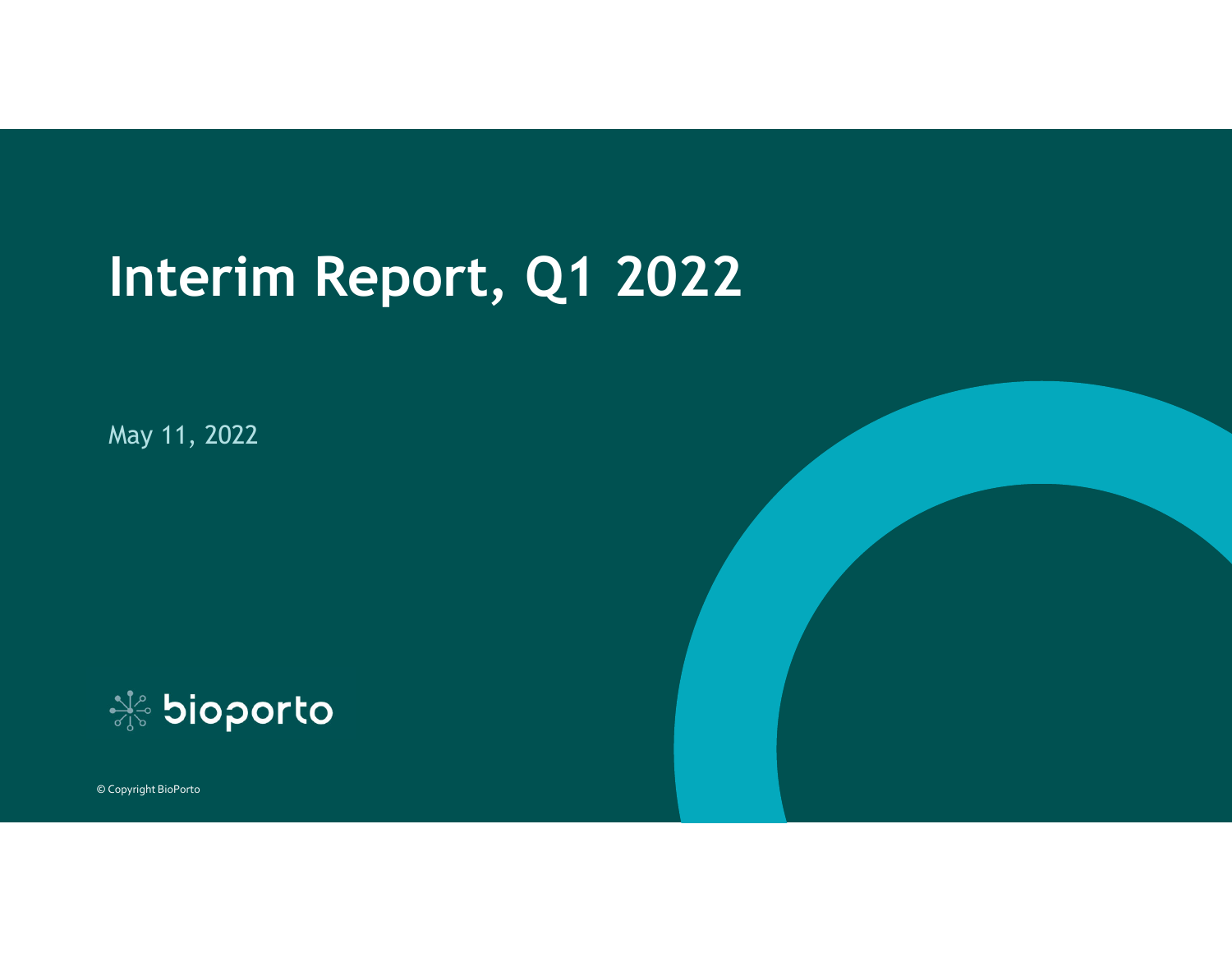#### **Forward-Looking Statements**

References herein to this presentation shall mean and include this document, any oral presentation accompanying this document provided by BioPorto A/S (the "Company" or "BioPorto"), and any further information that may be made available in connection with the subject matter contained herein. By viewing or receiving or reading this presentation or attending any meeting where this presentation is made, you agree to be bound by the limitations, qualifications and restrictions set out below.

This presentation contains forward-looking statements. Words such as "believe", "expect", "may", "plan", "strategy", "estimate", "target" and similar expressions identify such forward-looking statements. Statements other than historical facts included in this presentation concerning our plans, objectives, goals, future events and performance are forward-looking statements. They involve risks, uncertainties and other factors, which may cause actual results, performance and achievements to differ materially from the results discussed in the forward-looking statements. These include numerous assumptions, risks and uncertainties, many of which are beyond BioPorto's control. These risks and uncertainties are described from time to time in BioPorto's Announcements and in its 2021 Annual Report under Risk Factors. We undertake no obligation to publicly update or revise forward-looking statements to reflect subsequent *events or circumstances after the date of this presentation.*

*This presentation is for information purposes only and does not constitute an offer to sell or a solicitation of any offer to buy any securities issued by the Company in any jurisdiction. The information contained herein is not for distribution in the United States of America. This document does not constitute, or form part of, an offer to sell, or a solicitation of an offer to purchase, any securities in the United States. The Company's securities have not been and will not be registered under the U.S. Securities Act of 1933, as amended (the "Securities Act") and may not be offered or sold within the United States absent registration or pursuant to an exemption from, or in a transaction not subject to, the registration requirements of the Securities Act. There is no intention to offer or solicit an offer to buy any securities in the Company in the United States or to make a public offering of the securities in the United States. Company securities may be sold only to qualified institutional buyers (as defined in Rule 144A under the Securities Act) in reliance on Rule 144A.*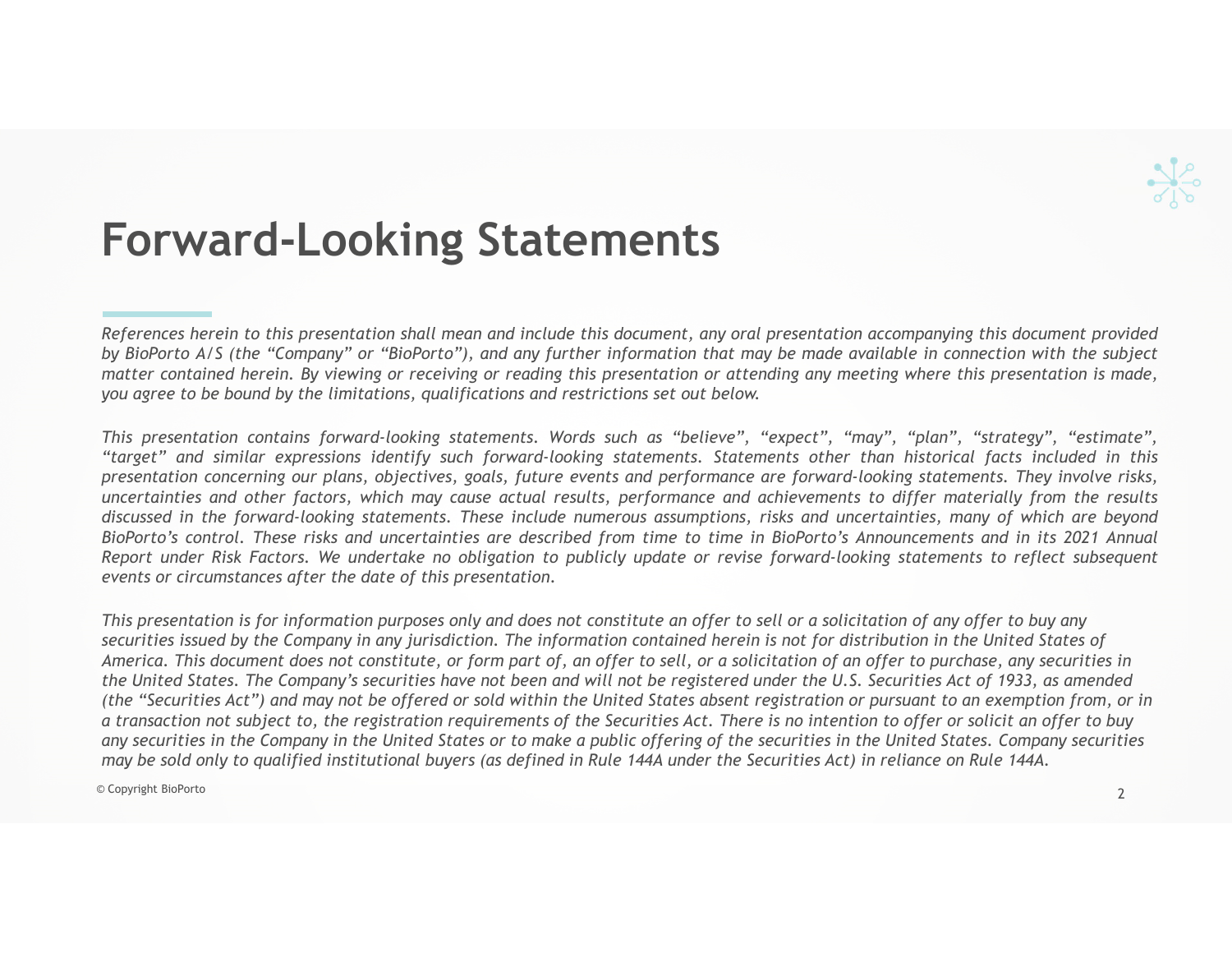## **染 bioporto**

# **Agenda 01.**

**Highlights from Q1 2022 The NGAL Test Regulatory Studies Q1 2022 financial result Financial Guidance 2022 04.02. 03.**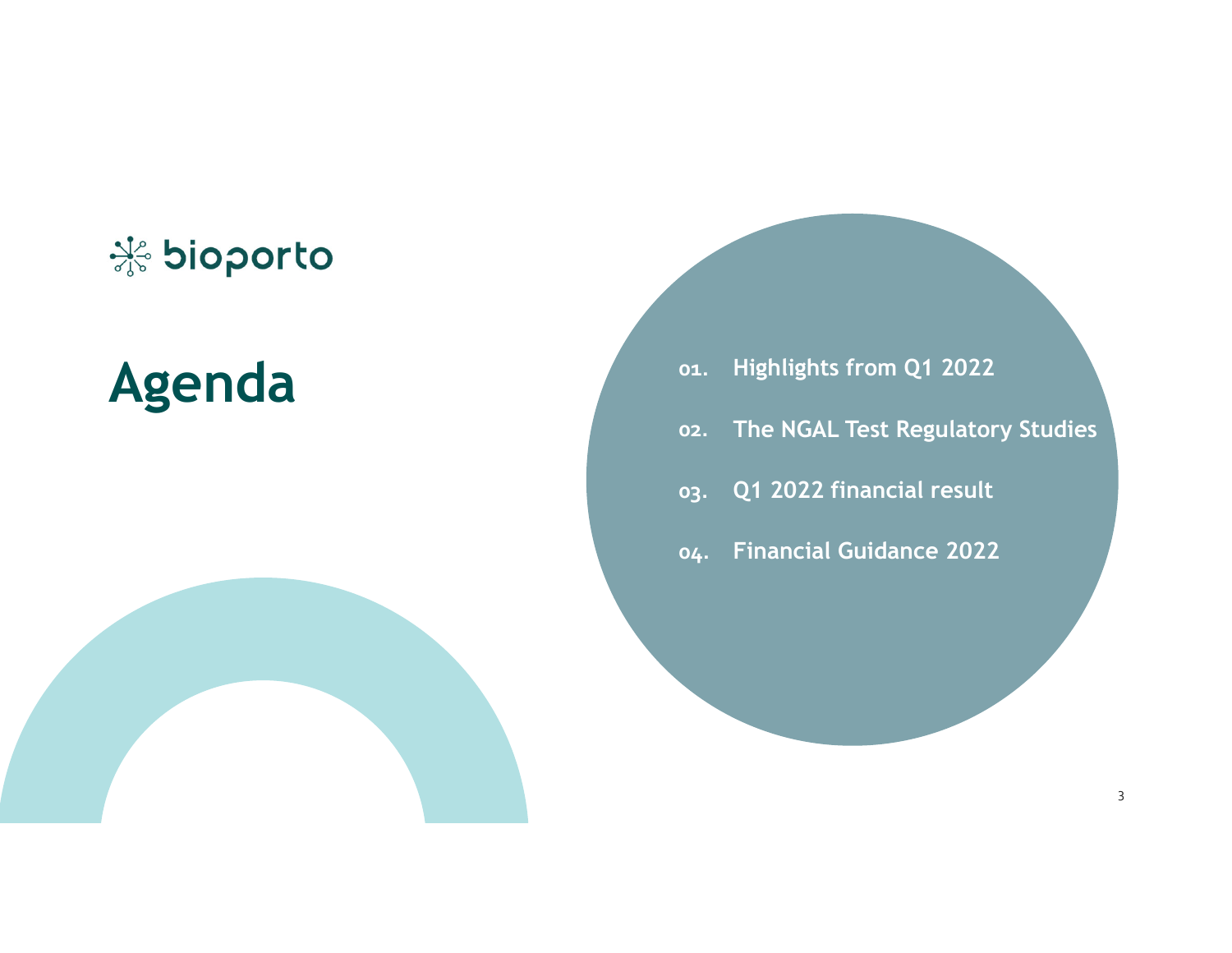# **Highlights from Q1 <sup>2022</sup>**



© Copyright BioPorto  $\circ$  Copyright BioPorto  $_4$ 

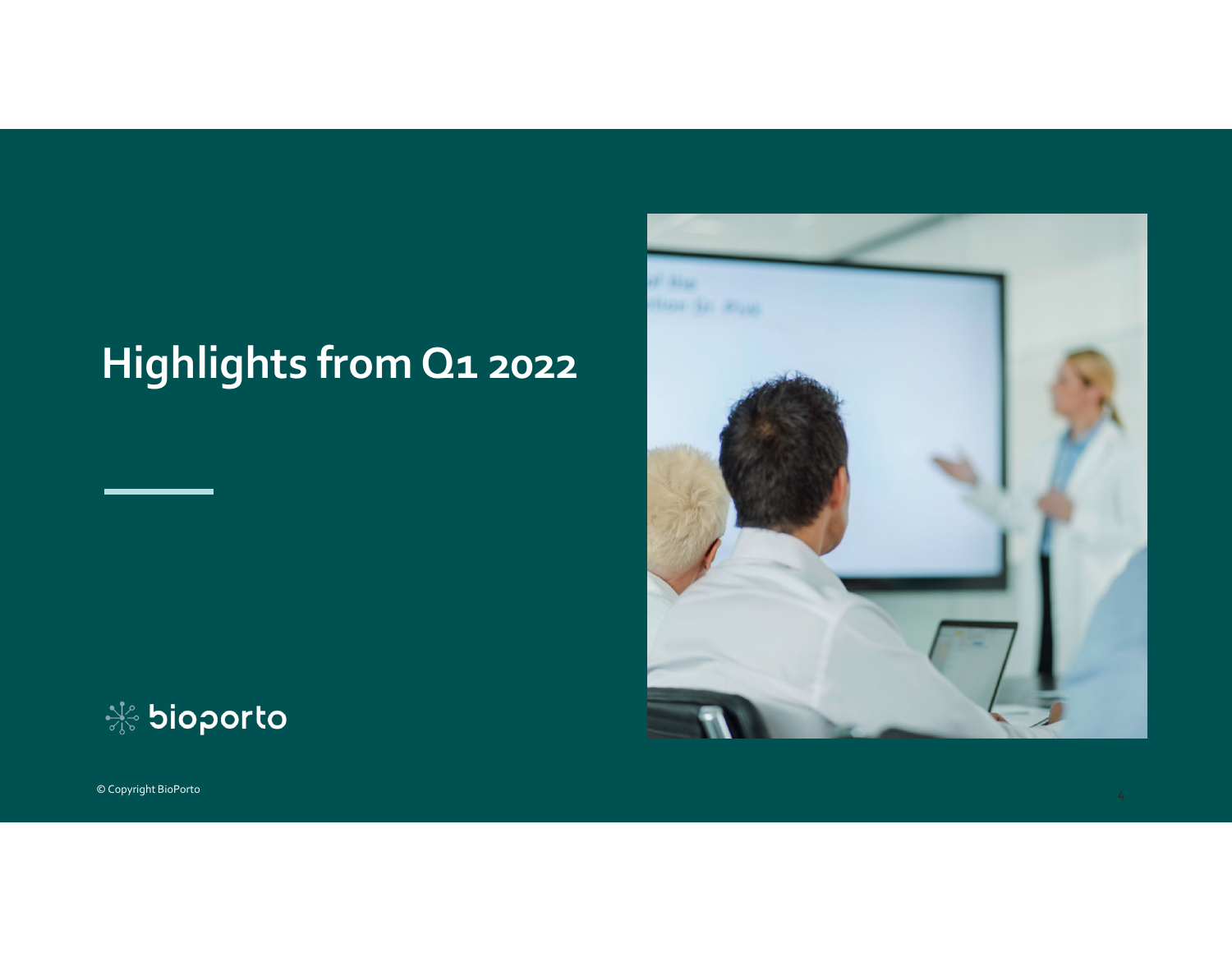# **Highlights from Q1 2022**



- • Strong performance of The NGAL Test – US RUO sales up 116% and global sales up 70% compared to Q1 2021
- • Completion of pediatric patient enrollment for US FDA submission on-track for end of Q2 2022
- • Strategic focus on preparing BioPorto for US breakthrough
- • Fully subscribed share offering provides DKKm 93 in net proceeds and runway for strategic execution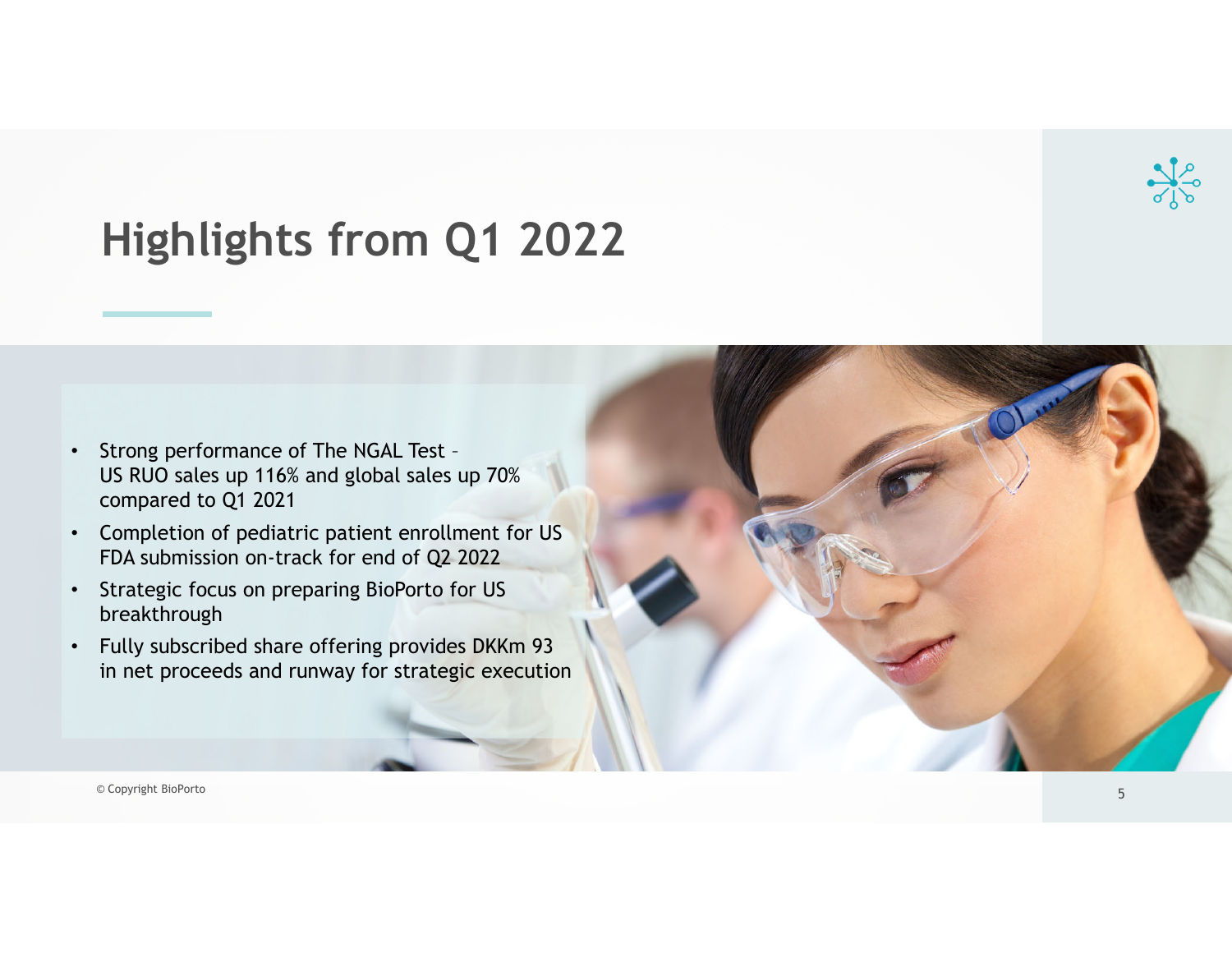#### **Launch an FDAApproved Product in the US** Strategic Focus



Drive NGAL Test MarketAdoption & Have a Pipeline of High Medical Value **Products** 



Attract, Develop & Retain the Best and Brightest Employees Aligned with our Values

- Complete clinical trials & submit The NGAL Test to FDA
- Grow rest‐of‐world revenues and NGAL awareness through focused distribution resources and tools
- Build US commercialization team to market the clinical value of the NGAL biomarker, and nurture key relationships at target accounts
- Leverage our antibody library and university relationships to cost‐effectively build the innovation pipeline

• Strengthen our key supplier relationships and implement scalable manufacturing processes

- Build robustness and ensure Quality Systems are FDA and IVDR audit‐ready
- Prepare business processes for efficient and scalable growth
- Proactively recruit the most qualified talent to drive success
- Embrace flexible work environments enabling the ability to recruit from <sup>a</sup> larger pool of candidates
- Motivate and incentivize employees to stay & build shareholder value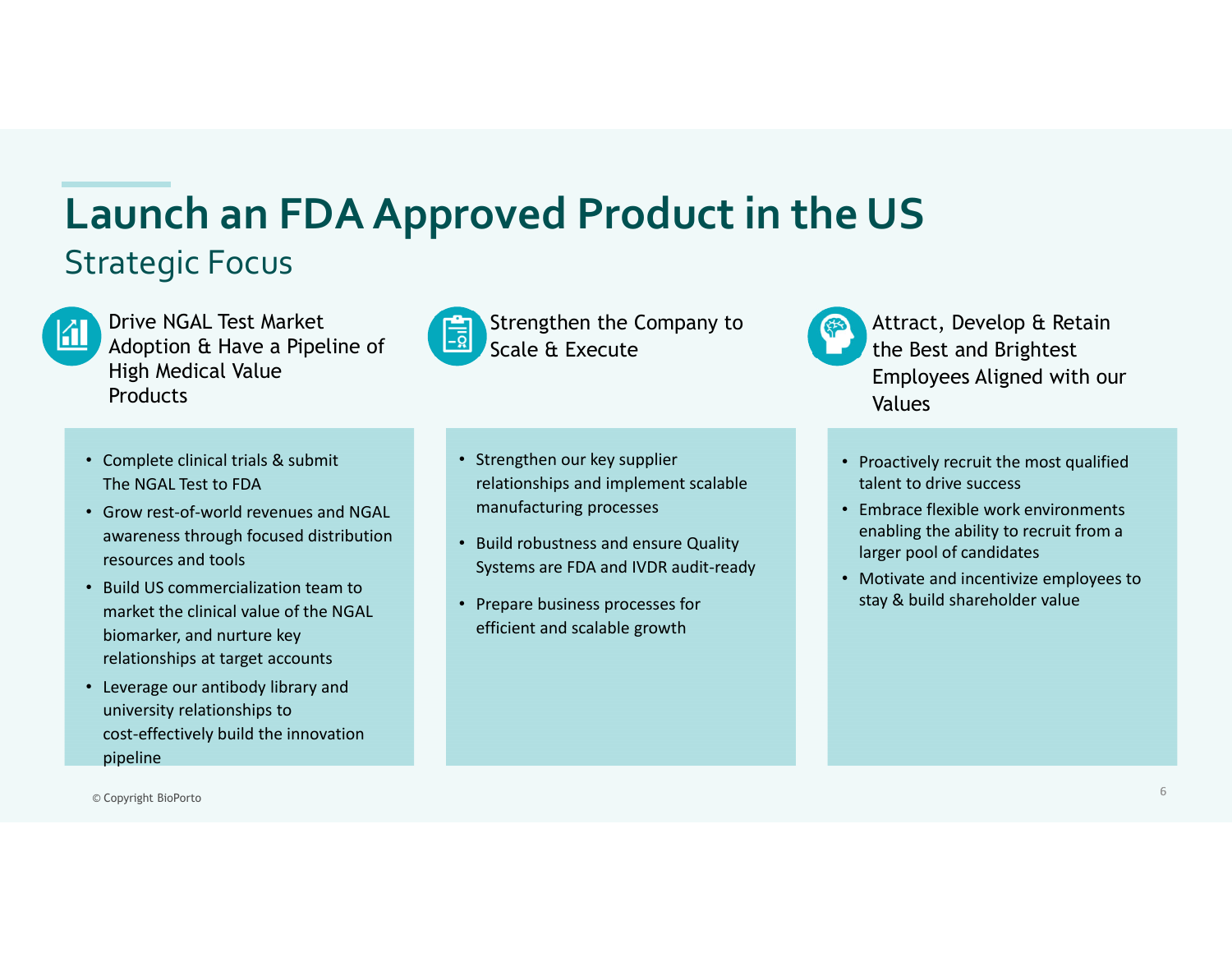# **Pediatric Trial Enrollment On-track to be Completed end-Q2 2022, To Be Followed by FDA Submission**

#### Pediatric study





- • 15 hospital sites in US clinical trial for The NGAL Test in pediatrics
- • BioPorto expects to finalize pediatric trial enrollment in 1H 2022, followed by assembling the FDA submission package & De Novo application with Breakthrough Designation
- • FDA targets up to 150 calendar days after submission to respond… *excludes time for the company to respond to FDA inquiries, which can include more data generation and "stops the clock"*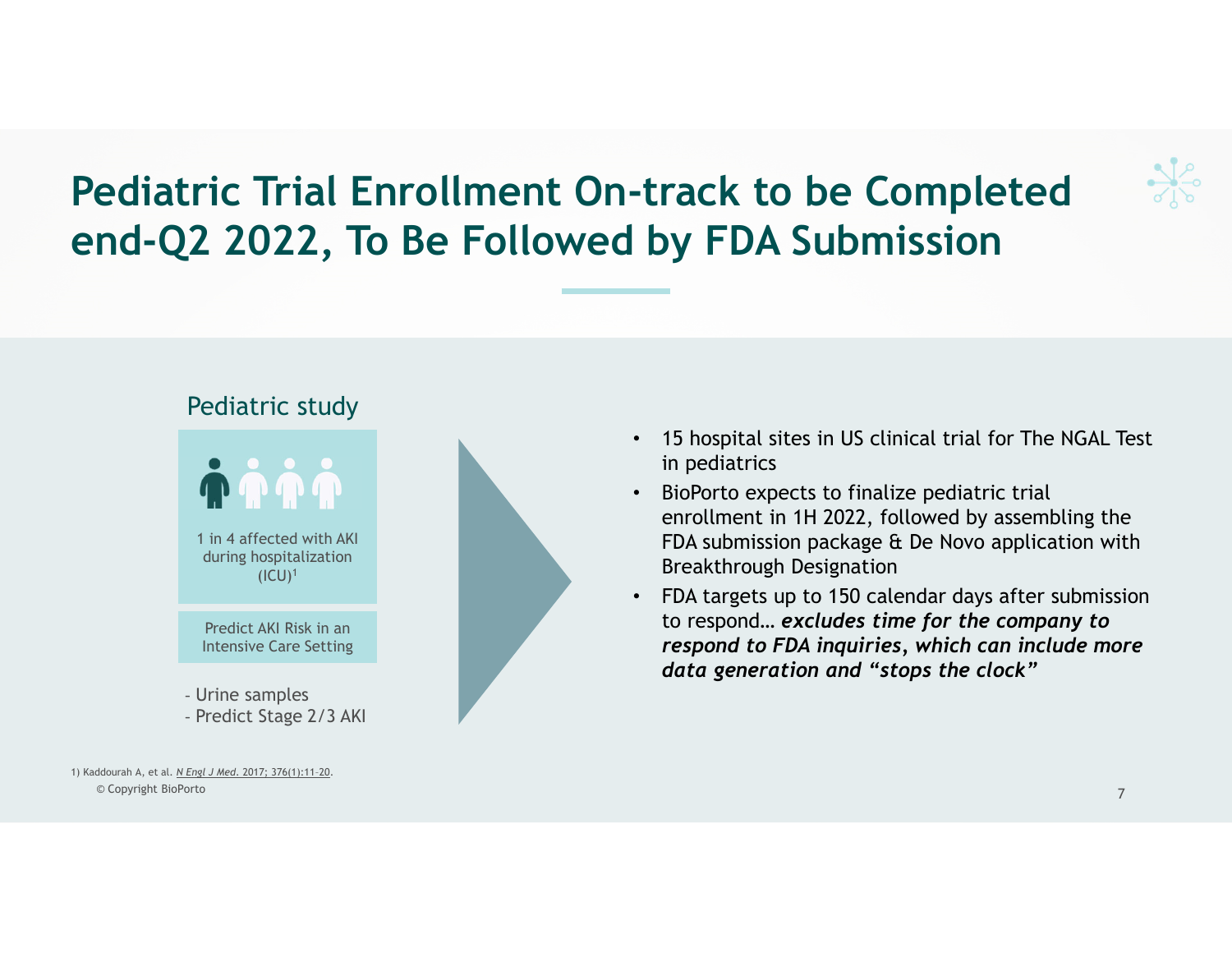## **Q1 2022 Financial Results**



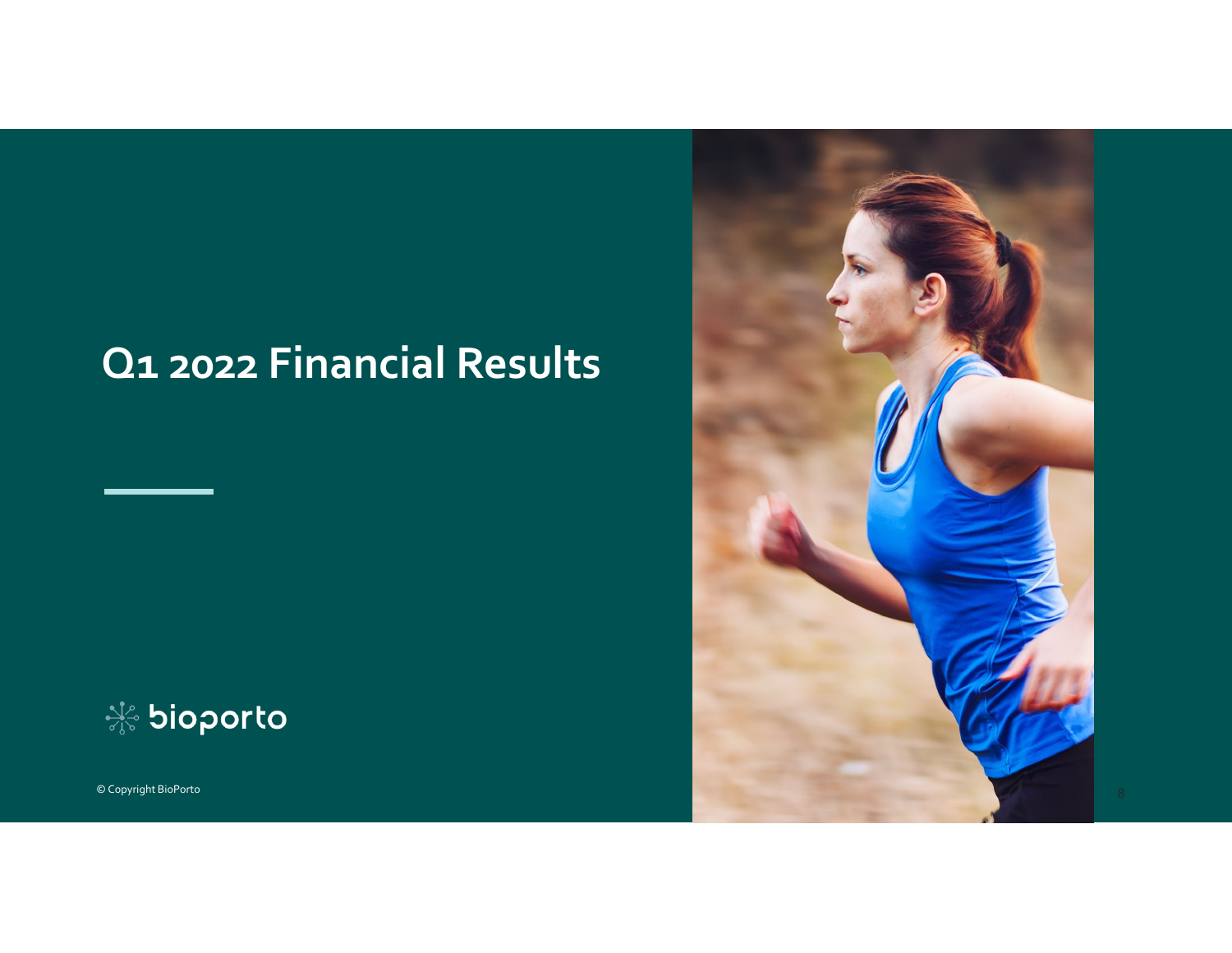

**70% Increase The NGAL Test Sales Drives 17% Revenue Growth in Q1 2022 vs. Q1 2021**



**Revenue by Quarter (DKKm)**

**Revenue by Product Category (DKKm)**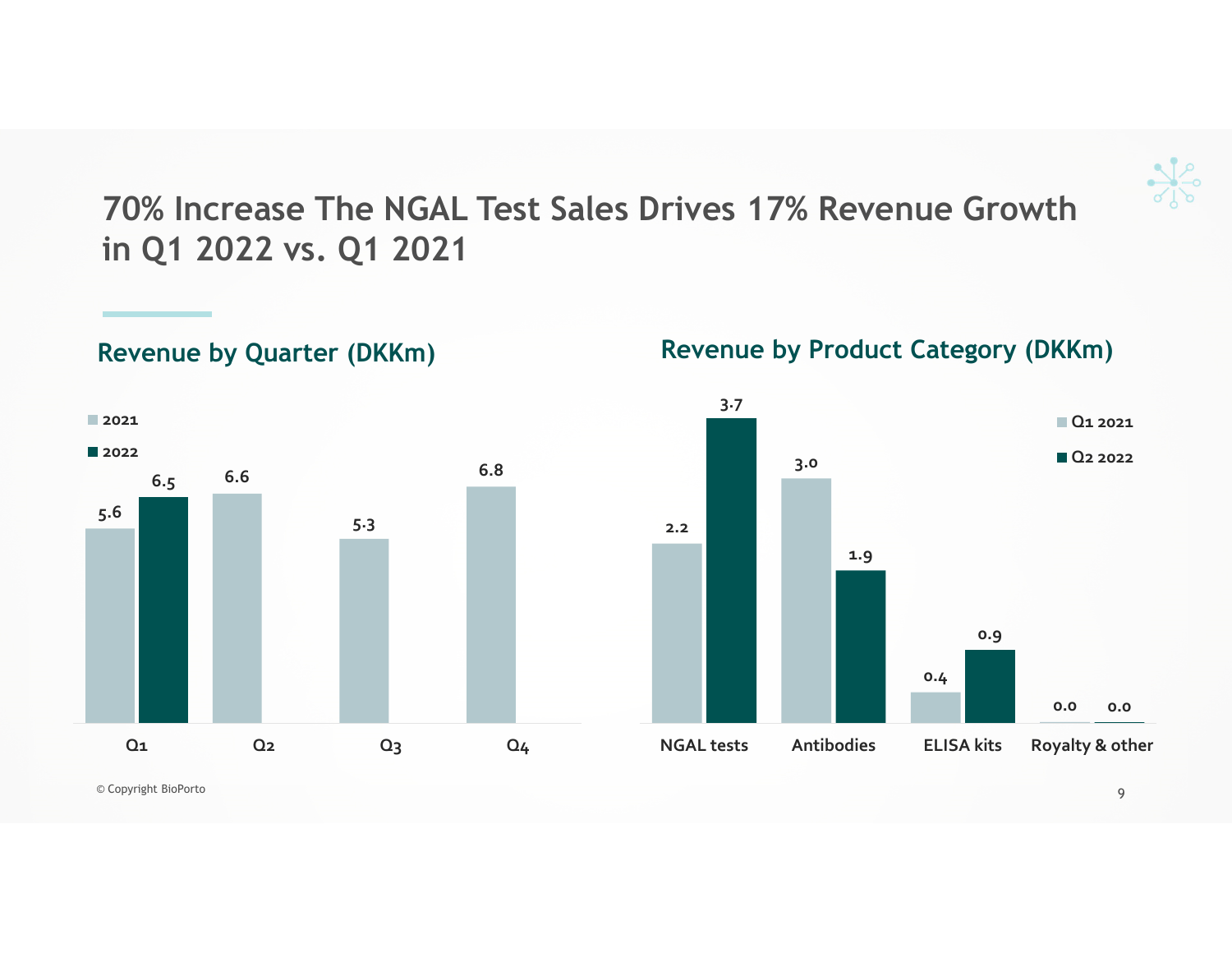# **Strong Performance of The NGAL Test Sales in the US and ROW**

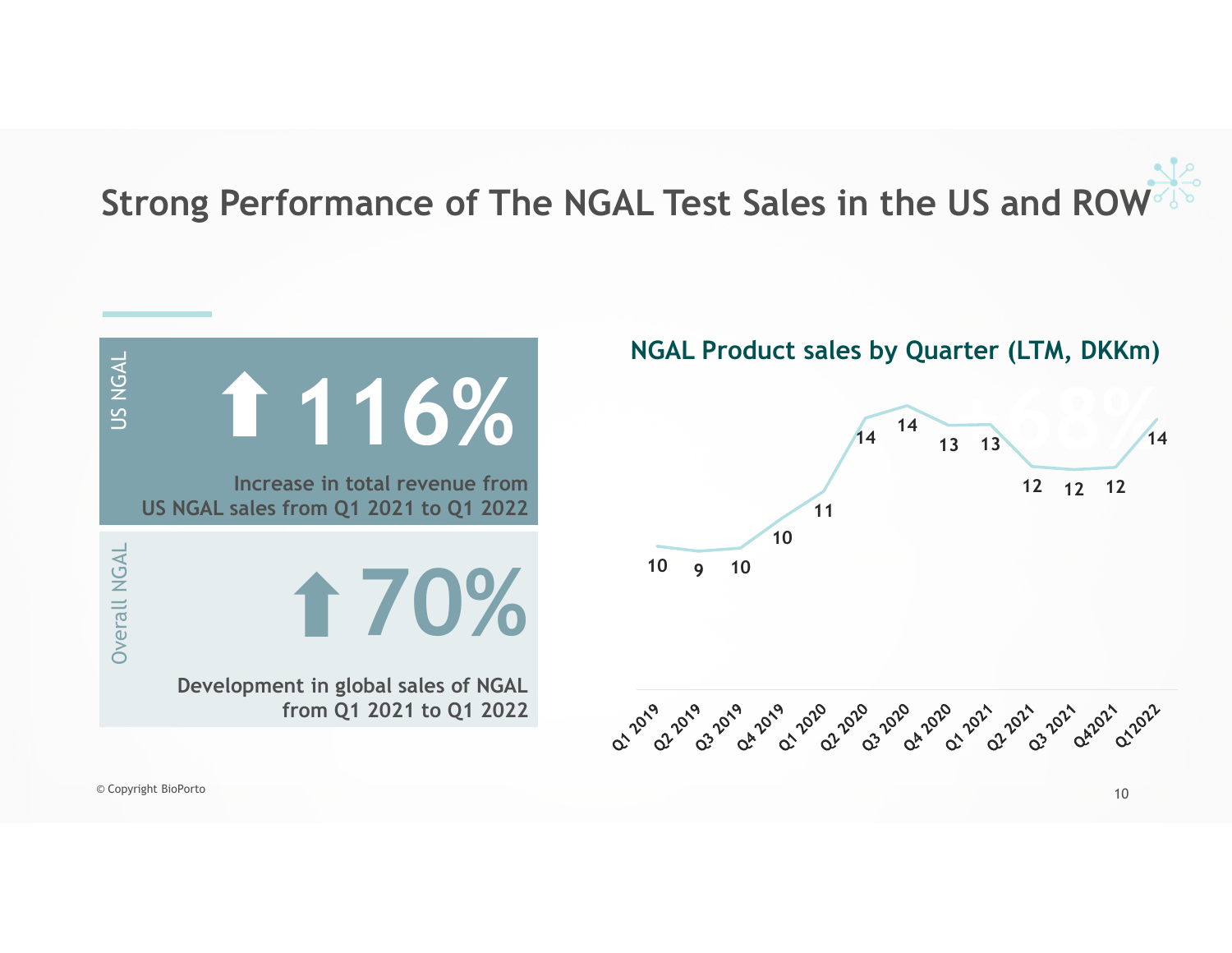## **DKKm 0.5 Improvement in Adjusted EBITDA Loss; Cash Position Reflects Share Issue Proceeds**

#### **Adj. EBITDA and Cash Position (DKKm)**



© Copyright BioPorto 2008 Protocol 2009 Protocol 2009 Protocol 2009 Protocol 2009 Protocol 2009 Protocol 2009 Protocol 2009 Protocol 2009 Protocol 2009 Protocol 2009 Protocol 2009 Protocol 2009 Protocol 2009 Protocol 2009 *\* Pro forma DKKm 93.1 net proceeds from share issue that closed April 1, 2022*

- • Cash burn from operations and investments reduced to DKKm 17.1 (Q1 2021: DKKm 21.3) reflecting working capital management
- $\bullet$  Cash position end-Q1 2022 of DKKm 27 strengthened with DKKm 93.1 net proceeds from share offering closed April 1, 2022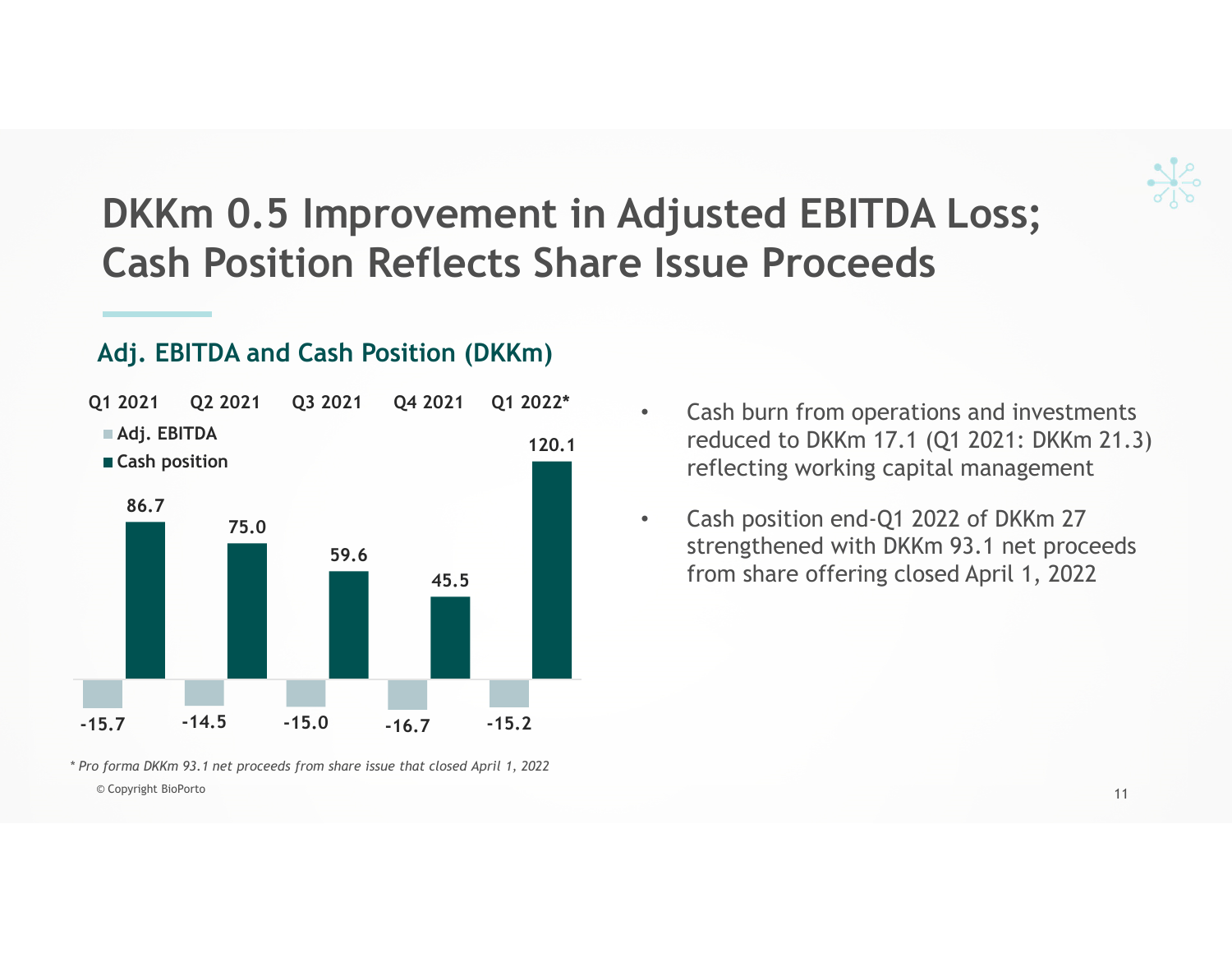#### **Fully Subscribed Rights Issue**

- •66.9 million new shares at a price of DKK 1.50 per share
- • Advance subscription commitments and guarantees from institutional investors and three largest shareholders
- • Proceeds + existing cash will be used to strengthen BioPorto's capital resources and advance implementation of its strategic priorities, including:
	- – the clinical trial and application to the FDA for approval of The NGAL Test for assessment of AKI in children under the age of 22 (pediatrics) in the U.S.
	- operational and quality improvements to prepare for future scale and IVDR implementation
	- general corporate purposes
	- investments in U.S. organization and marketing to prepare for The NGAL Test launch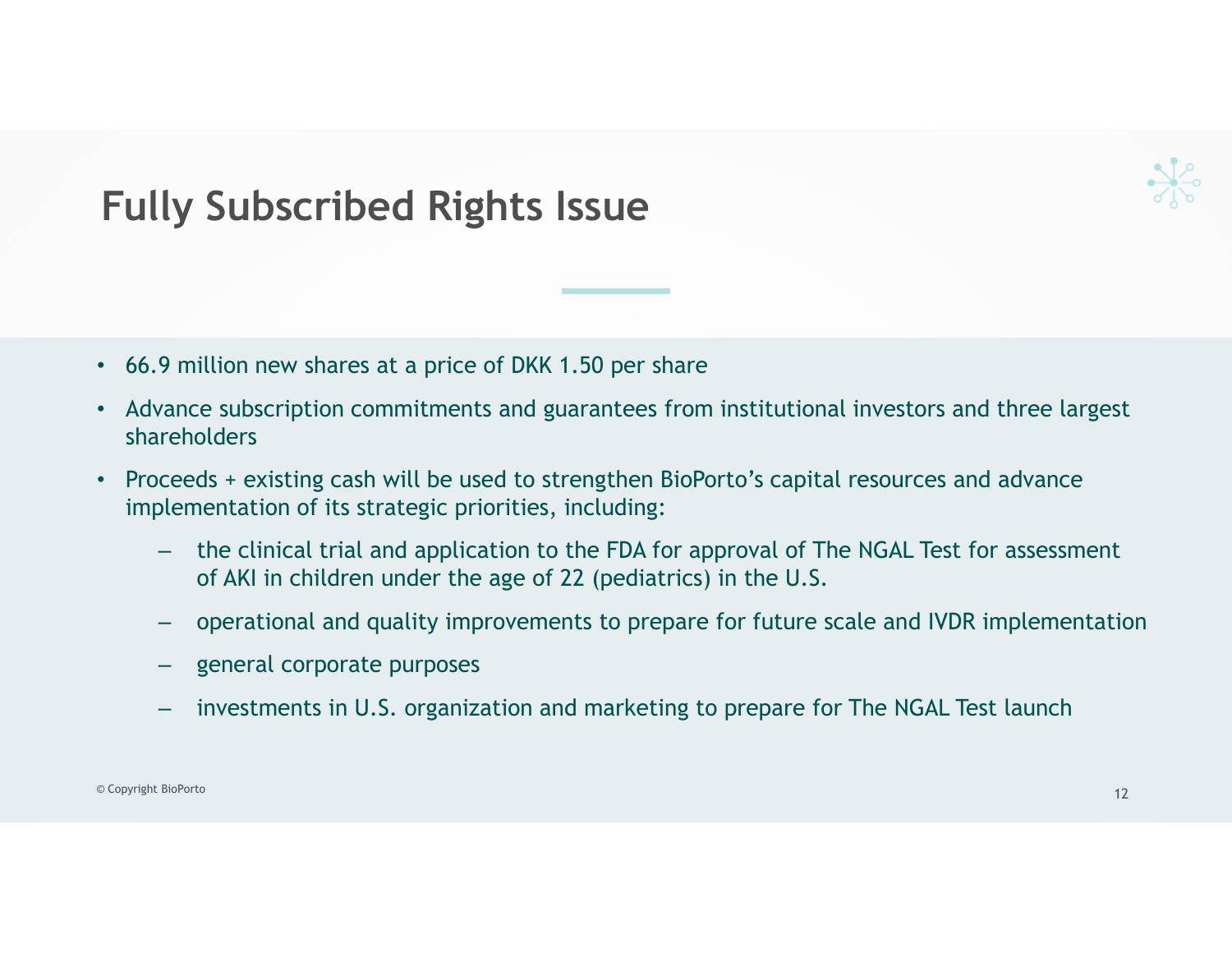# **FinancialGuidance 2022**





© Copyright BioPorto © Copyright BioPorto  $\frac{1}{13}$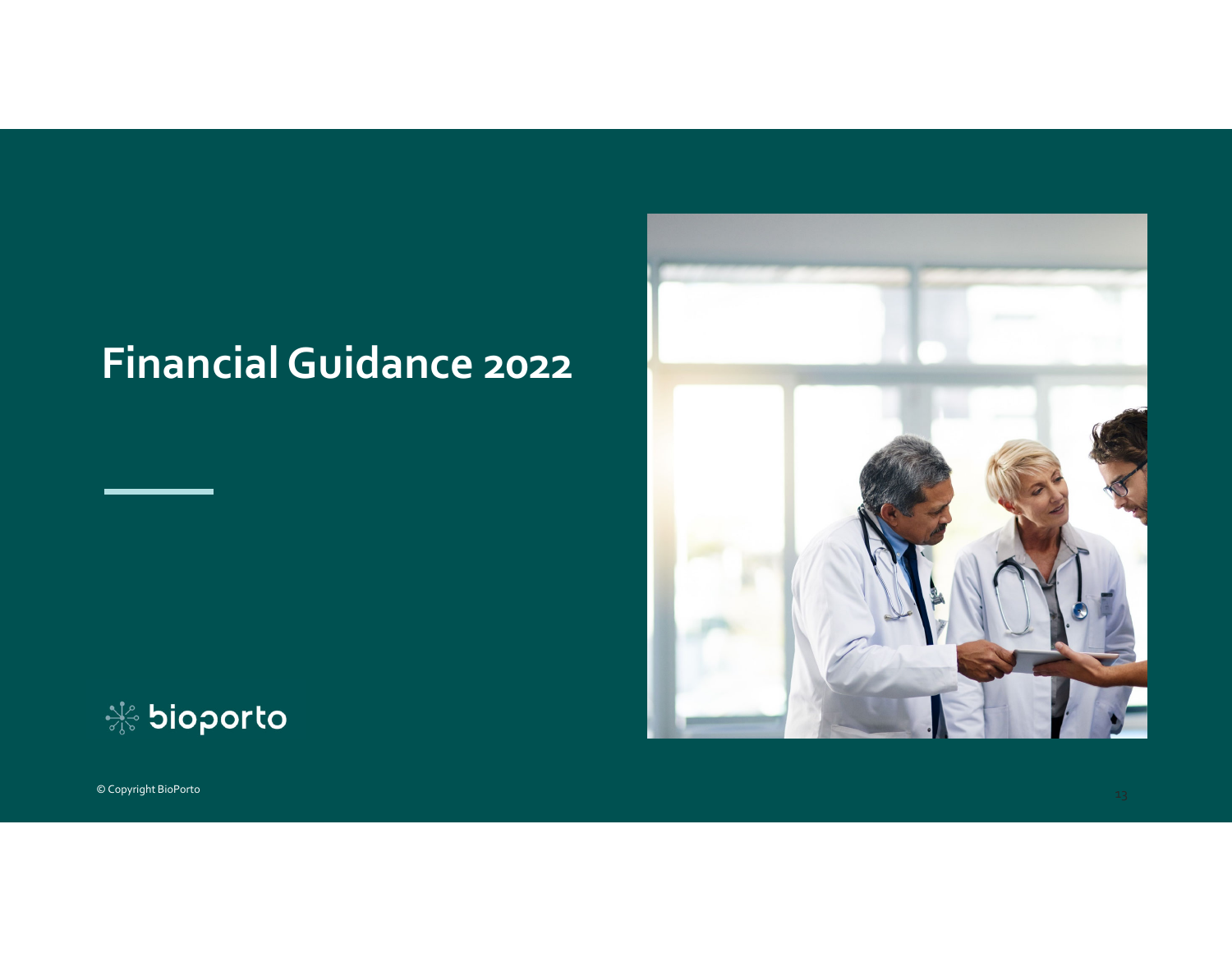# **Guidance for 2022: On-track for Execution on Both Strategic & Financial Targets**



BioPorto's performance and guidance for 2022 is based on certain assumptions described in the annual report and continues to be subject to uncertainty due to COVID-19, including continued opening of societies and the normalization of access to hospitals, research laboratories, and regulatory bodies.